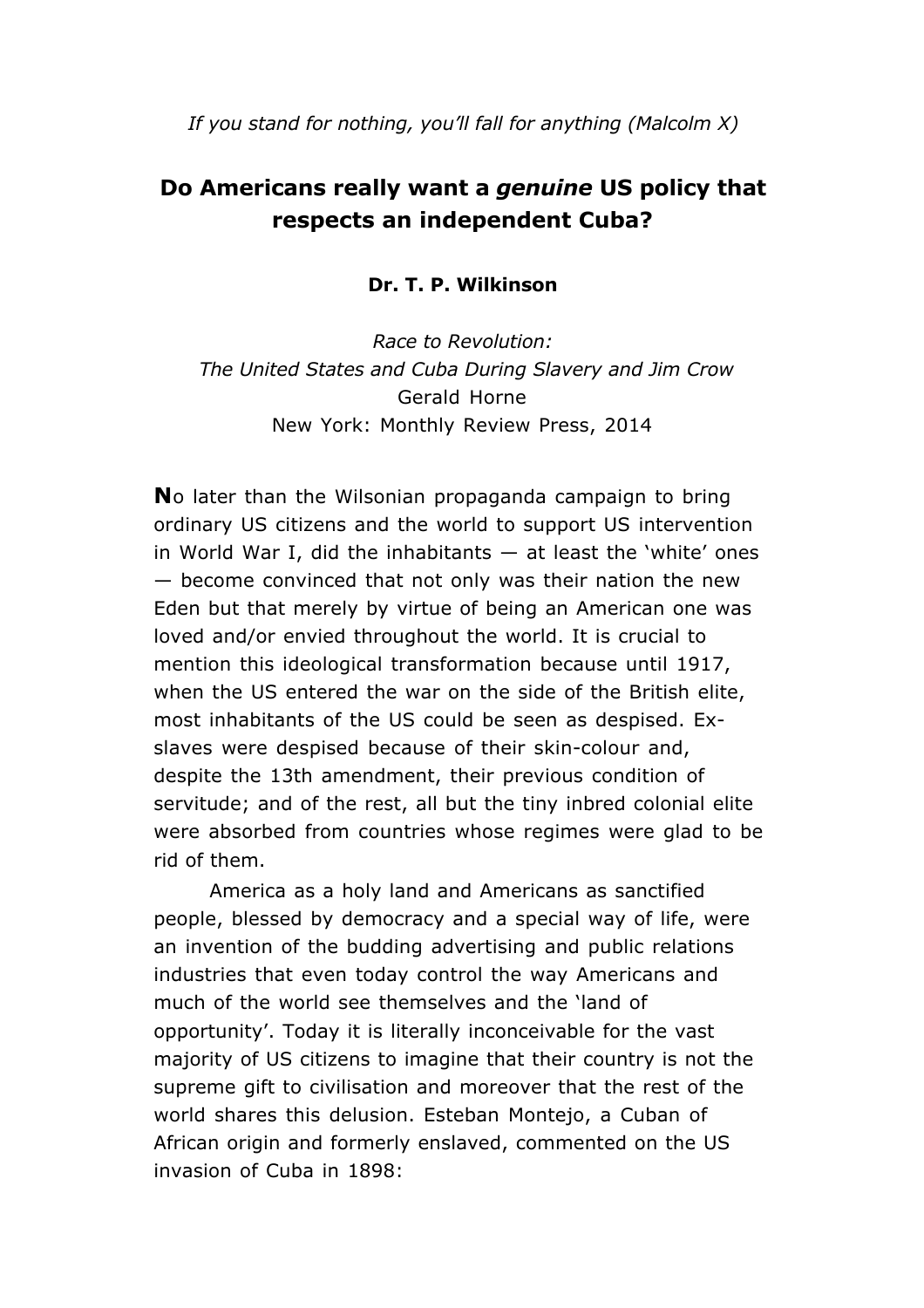' "Any fool here knew that the Americans blew up the Maine themselves to get into the war," he asserted. Their arrival made the Spanish presence seem benign by comparison: "Frankly," he averred, "I prefer the Spaniards to the Americans, the Spanish in Spain, that is. Everyone should stay in their own country, though the fact is I don't like the Americans even in their own country......the whole pack of degenerates who ruined this country!" was his bitter evaluation.' 1

Only by supposing for a moment that people outside the US, like Esteban Montejo over a century ago, do not share this image of the United States, can one begin to understand the Cuban Revolution. If one wants to grasp the roots of that revolution, it is necessary to reach back not to 1959 when the US-financed regime in Havana (then managed by Fulgencio Batista) collapsed and the 26 July Movement led by Fidel Castro took power  $-$  but closer to 1859 when Cuba was the last Caribbean stronghold of the slave trade.

#### *bête noire*

**F**ollowing his *Negro Comrades of the Crown* (2012) and the *Counterrevolution of 1776* (2014), both also reviewed by this author,2 Gerald Horne has written a book about the *bête noire* of US foreign policy for more than 50 years. Professor Horne's most important contribution to US historical literature has been to explicitly rewrite and thus relocate US history within the history of the African diaspora. In another earlier book, *The End of Empires*, Horne illustrates that one of the greatest fears of the US ruling class has always been 'other Africans'. Beginning with the *cordon sanitaire* erected against Haiti — the precursor to the Cuba embargo — US domestic and foreign policy have been consistently, even fanatically, driven by the imperative to keep its African slave labour force isolated from

<sup>1</sup> Horne (2014), p. 170

<sup>2</sup> At <http://beforeitsnews.com/african-american-news/2012/11/ 1776-the-slaveholders-revolution-a-review-of-negro-comrades-of-thecrown-2444998.html> and <http://www.lobster-magazine.co.uk/ free/lobster68/lob68-founding-fathers.pdf>.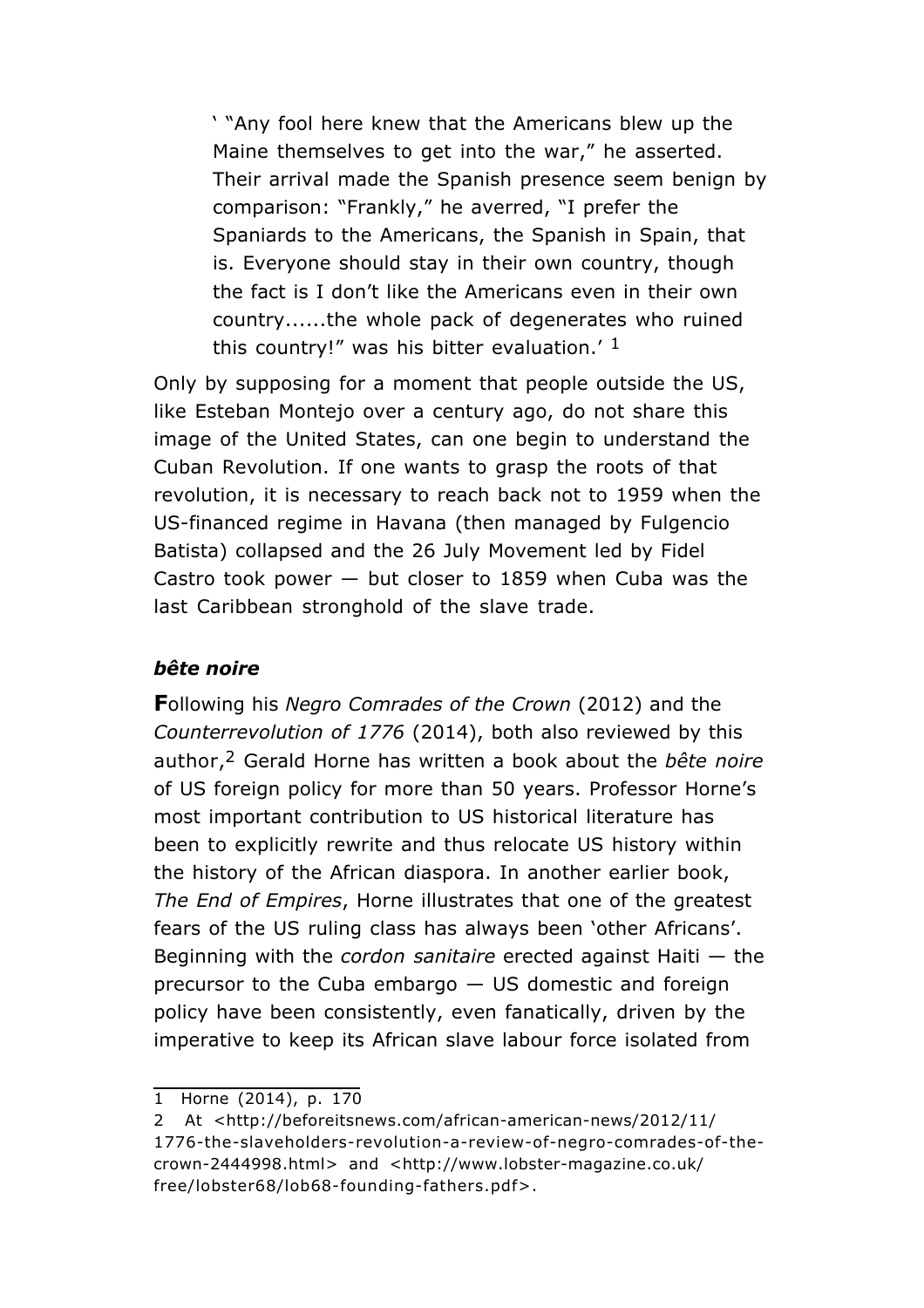the rest of the world.<sup>3</sup> The US regime has pursued a wide range of tactics to prevent its Africans from gaining or maintaining access to the outside world  $-$  especially to all the struggles against slavery or for political and economic independence.

*Race to Revolution* examines a central theatre in the white-settler regime's race wars: Cuba. While many benign treatments of the Cuban Revolution consider it to be a mere reaction to US policy failures — implying that the US regime had/has the capacity to pursue other policies than those it chose — Professor Horne describes the importance of Africans and Afro-Cubans in creating the culture upon which the Cuban independence movement was established. Here it is important to distinguish two ideas of independence that developed in the Spanish colony. One version is comparable to the settlercolonialist ideology that created the United States. After the French were expelled from Hispaniola (Saint Dominique) and the Republic of Haiti was founded, a stream of French slaveholders fled across the strait to Cuba. The abolition of slavery in the British West Indies forced immigration of slaveholders either to the US or to Cuba, the last outpost of plantation slavery and the slave trade in the Caribbean basin.

In the course of the Napoleonic Wars, Spain and Portugal became vassals to the British  $-$  who had driven Napoleon out of the peninsula. This of course increased the British pressure on Spain to abolish slavery too. While slavery and the slave trade were not suppressed in Cuba before the end of the 19th century, the *Ministerio de Ultramar* in Madrid knew that US and Spanish slaveholders in Cuba were promoting 'independence' from Spain but in favour of North American annexation or suzerainty. To combat this tendency among the plantation elite, concentrated in Western Cuba and Havana, the Spanish crown regularly threatened to abolish slavery — well aware that Cuba's enormous African population would resist absorption by the mainland slavocracy — and pose no small threat to the island's plantation class.

The other version of Cuban independence was arguably

<sup>3</sup> *The End of Empires* (2009)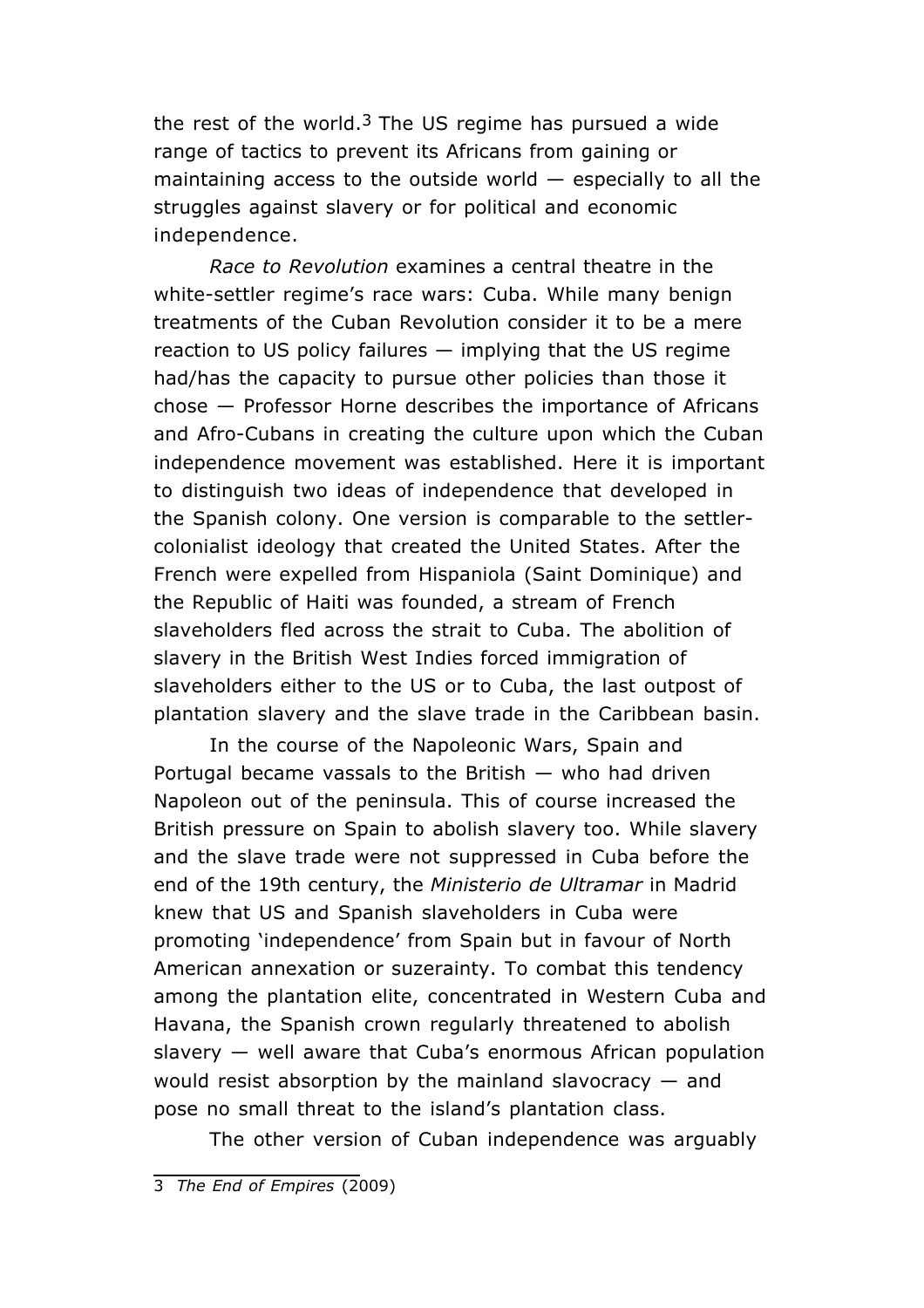more complex. It was shaped not only by the Haitian Revolution but also by the Bolivar revolution in South America. Moreover Cuba's independence was influenced by the antislavery struggle in the US itself. Prior to its absorption into the Union, Spanish Florida had been a base from which free Africans waged war against the US slave regimes in Georgia and the Carolinas. Florida was closely linked to Cuba while still a Spanish colony and remained so even when it was ceded to Britain. The long tradition of Africans serving under arms something inconceivable in the  $US -$  helped to create not only a military capacity in the Afro-Cuban population but established an early basis by which former slaves enjoyed social mobility in Cuba unheard of in North America. In other words there was not only the capacity to fight for independence but a class of Afro-Cubans who sustained a nationalist vision of that independence. This vision has been captured in the work of José Marti and Nicholas Guillén — both writing long before January 1959.

## **Importing Jim Crow**

**U**ntil the US slavocracy was ended in 1865, Cuba continued as a staging ground for the North American slave trade, especially smuggling of slaves into Louisiana and Texas after importation had been formally prohibited. Slavery continued on the island after abolition in the US (as it did in Brazil). The ultimate defeat of Spain, when Admiral Dewey in Manila destroyed its Pacific fleet, permitted the US to dictate the terms of Cuban independence. That might have been the perfect moment for annexation had it not been for the importance of race in the US. There was no question of making Cuba a state with its coloured majority. Spaniards were traditionally seen by the US 'whites' as tainted by Africa and not really white. So the first thing for the North American regime to do was to import its race regime into the island. As Professor Horne writes:

'It did not take long for Washington to seek to bring Cuba into line, eroding the differing course of race relations that had characterized the island — and which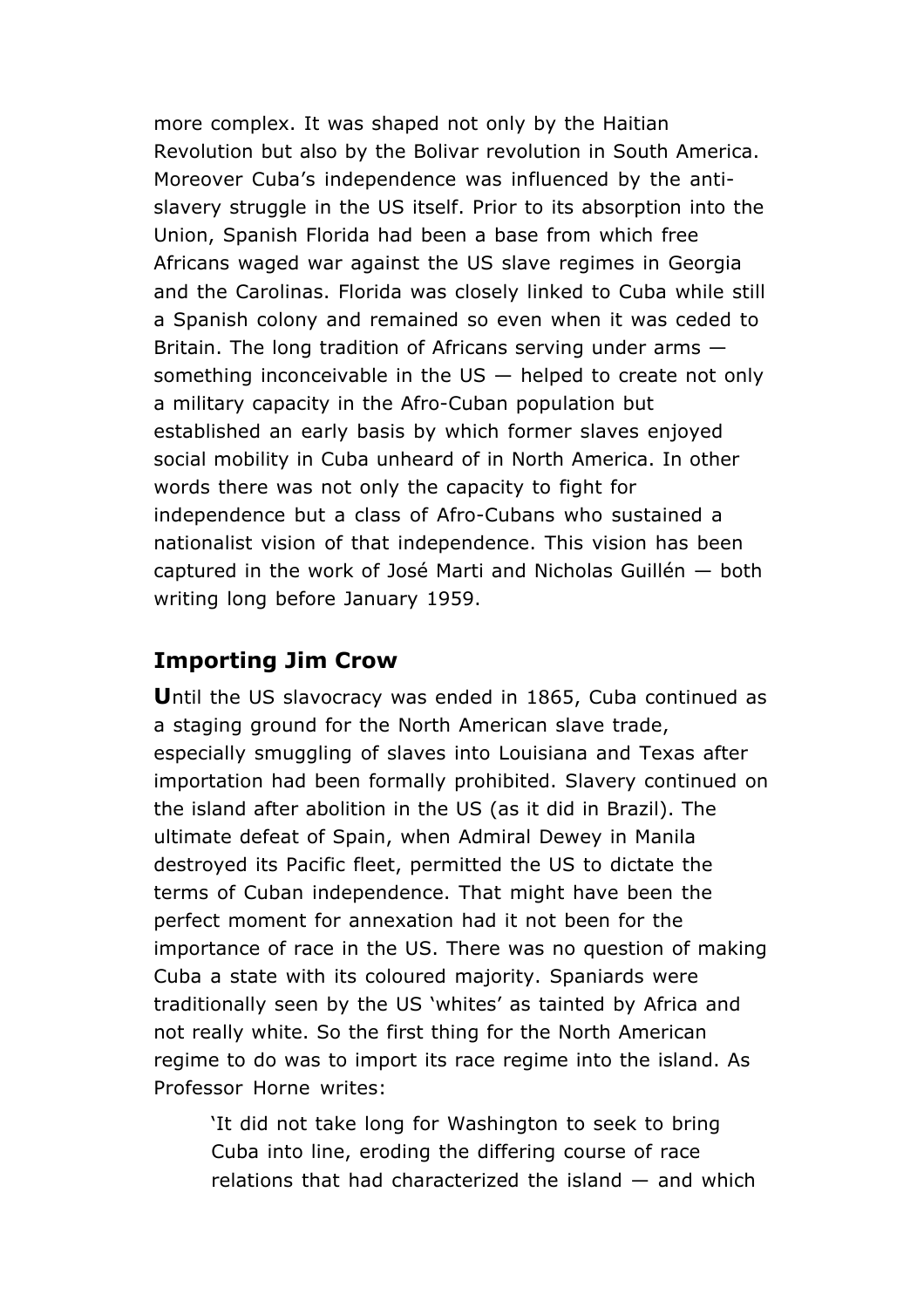had incited US Negroes rapturously  $-$  by straining to impose a rigid Jim Crow......As early as 1899 signs proclaiming "We Cater to White People Only" were posted at the insistence of US leaders, while the air was filled with alarm by candid remarks of what many considered to be a favourite mainland pastime: "Nigger Lynching."' 4

However, despite the attempts by US occupying forces to install Jim Crow, 'the islanders seemed to attain more success, with more rapidity, in combating Jim Crow than their mainland counterparts.' Whereas white terrorism of the post-war South had succeeded in destroying the infrastructure created during Reconstruction to end slavery and guarantee Blacks their rights as citizens, the occupying forces lacked the means to suppress the Afro-Cuban population  $-$  a lesson even the US Army and Marines had learned when fighting in Oriente.<sup>5</sup> In order to diminish the threat Cuba posed to 'national security', it was necessary to import more white folks from the mainland.

'The establishment of what amounted to Euro-American colonial enclaves in Cuba  $-$  with 13,000 US nationals having title to land in Cuba by 1905 at a value of USD 50 million — was an essential element of this renewed foundation.....The United States had one of the largest, if not the largest, populations in the world of those who could be viewed as "white" and with more of them moving to the island, this quickened a process already in motion.'

Professor Horne cites historian Alejandro de la Fuente who wrote that the proportion of those not defined as white in Cuba's population declined throughout the second half of the nineteenth century from 55 or 60 percent to about 33 percent by 1899.6 Whitening Cuba in the late 19th century was complementary to establishing the super-exploitation of the island and Jim Crow as one of the enforcement tools. Nearly a

<sup>4</sup> Horne (2014), pp. 173-74

<sup>5</sup> Oriente is the easternmost, largely mountainous province in Cuba, including the city of Santiago and Guantanamo. 6 Horne (2014), p. 175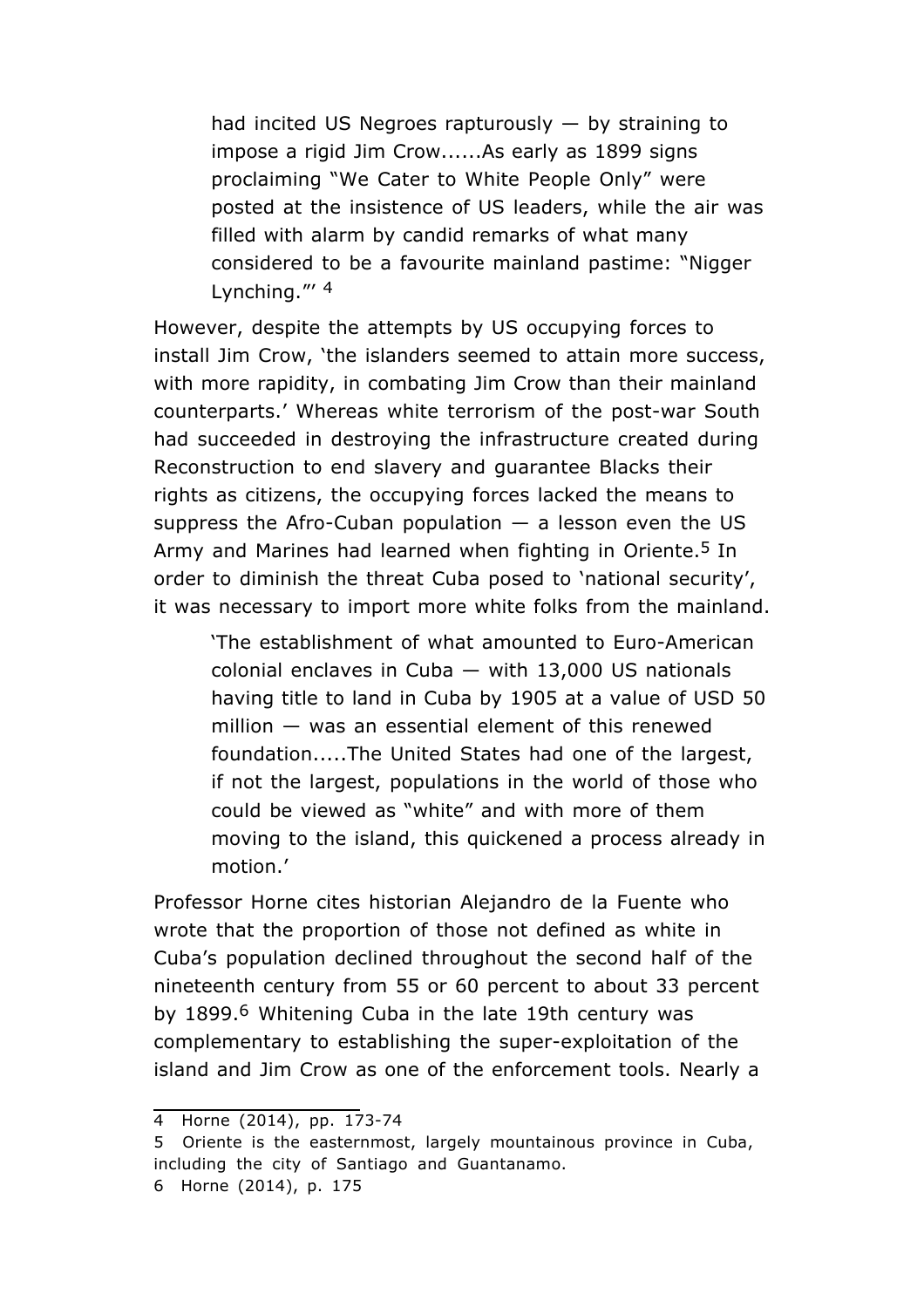century after Jean-Jacques Dessalines proclaimed independence from the French, the idea of Haiti still haunted the white elite in the US. Elihu Root, in his capacity as Carnegie attorney and War Secretary, also practically the colonial secretary to Theodore Roosevelt, was told as far as Cuban independence was concerned 'to go now would be to betray the cause of civilization and to turn this country within three months into a republic, not unlike those of Haiti or Santo Domingo'.7

Today critics of US Latin America policy reiterate that the Washington regime is always afraid of a 'good example'  $-$  of a country that manages to become independent and survive. However, this idea of the 'good example' is usually understood very narrowly, e.g. economic development, mature political institutions, social infrastructure. While these are certainly all qualities that the US regime has historically opposed — both at home and abroad  $-$  in the case of Cuba that is not enough. Cuba did not become a 'problem' for the mainland because of its economic aspirations alone. Rather Cuba became a problem because after the 1791 Haitian Revolution<sup>8</sup> – effectively neutralised through Euro-American economic warfare — an independent Cuba would emerge as the relatively huge independent country in the hemisphere, ruled by Afro-Cubans, across the Florida strait, a mere 90 miles away from the highest lynching rate of any state in the Union  $-$  a peninsula terrorised by the DuPont dynasty and the Klan.<sup>9</sup>

### **Afro-Cubans and African-Americans**

*Race to Revolution* tells another important story beyond the imperial mechanisms in New York City and Washington. That is

7 Horne (2014), p. 174

<sup>8</sup> Haiti won its independence from France in 1804. It has been the only successful slave rebellion to depose slaveholders and the colonial apparatus. The success of the Haitian revolution sent a shock wave through the Western hemisphere probably only barely matched by the October Revolution that led to creation of the Soviet Union. 9 See Gerald Colby, *Beyond the Nylon Curtain* (1974) for details of the DuPont family and the Klan in Florida. Re-released as e-book in the Forbidden Bookshelf series, <http://www.feedyourneedtoread.com/ series/forbidden-bookshelf/>.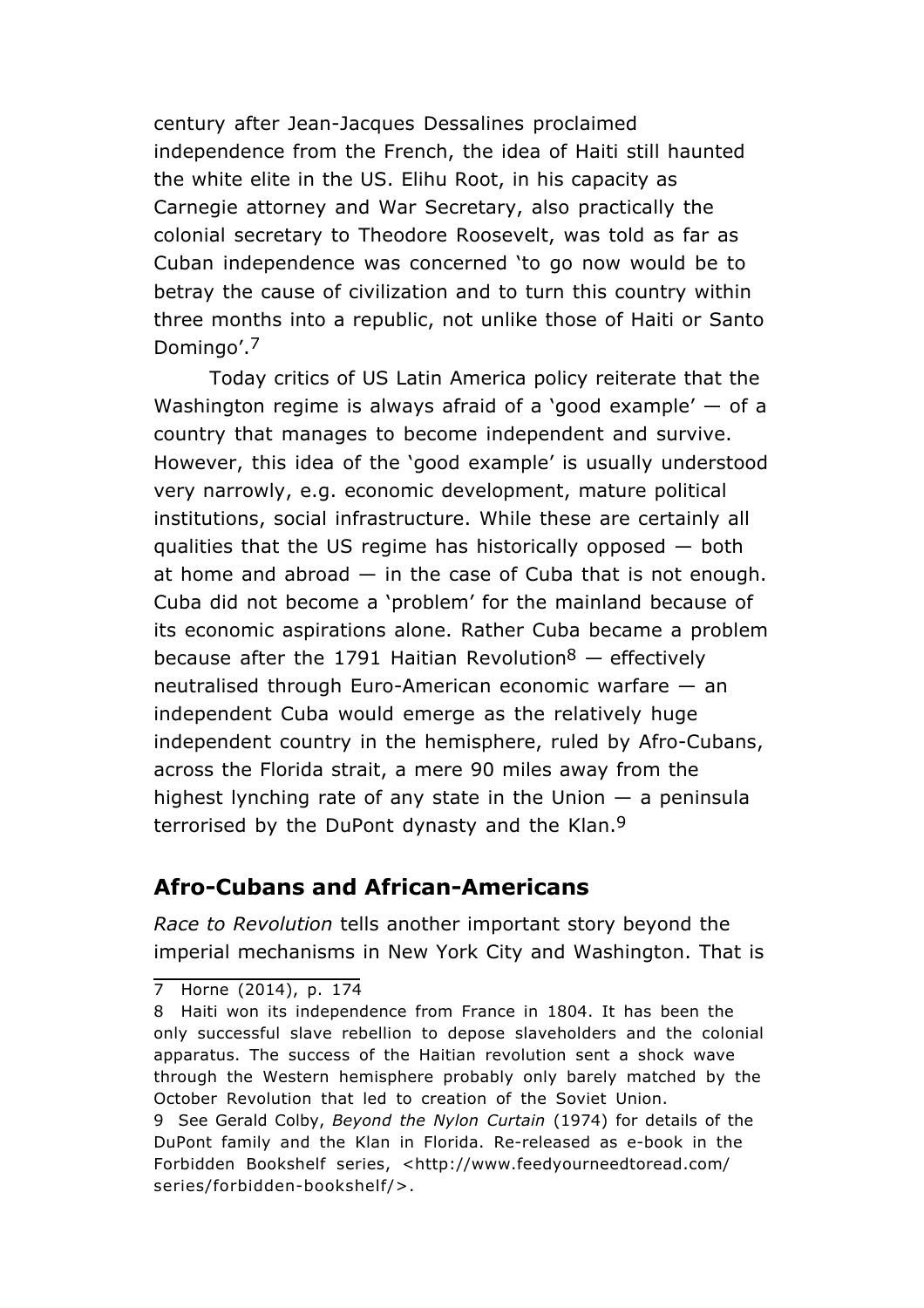the story of the close relationship between Afro-Cubans and African-Americans. It is the story of José Marti's inspiration among other places at Howard University, the intensity of cultural and political exchange between Cubans and Black North Americans,  $10$  and the inspiration transmitted through the mainland and Cuban elements of the African diaspora.

It is also the story of the contradictions in Black America; the faction to emerge around Booker T. Washington and the other that would be identified with W.E.B. DuBois. This could probably best be seen with the emergence of Fulgencio Batista as the dominant figure in the Cuban state. Batista came to power in 1933 in a revolt against the reigning duopoly then under Gerardo Machado. This was the era of the Great Depression and Batista was not alone in using military-police power to introduce relatively progressive laws in the face of capitalist opposition. However what endeared Batista to many mainland Blacks was the fact that  $-$  at least in mainland terms  $-$  Batista was coloured.<sup>11</sup> While the full force of Jim Crow persisted into the 1960s within the US, Batista's government (1940–44) had adopted and enforced anti-discrimination laws unthinkable on the mainland. Communists were members of the legislature and held important government offices  $-$  also unthinkable in the US. When Batista appeared in the US he did not shy from contact with Black Americans either.

In 1952, returning from a sojourn in the US, he stood for President but then seized power in a coup that pre-empted elections. New Dealism was dead in the US and hence opposed by the US throughout the Western Hemisphere. Batista's return to power meant joining the US war against communism; and whatever politics Batista may have supported until 1944, US support for his regime meant following US policies for corporations on the island. Despite the racial regime applied on the mainland, however, Batista was seriously challenged to satisfy the Jim Crow wishes of the 10 E.g. Langston Hughes and Nicholas Guillén both fought on the Republican side in the Spanish Civil War.

<sup>11</sup> Here it should not be forgotten that US race law treated anyone with a 'drop of Negro blood' as Negro whereas virtually the opposite prevailed in the Caribbean, and a 'drop of white blood' made one 'white'.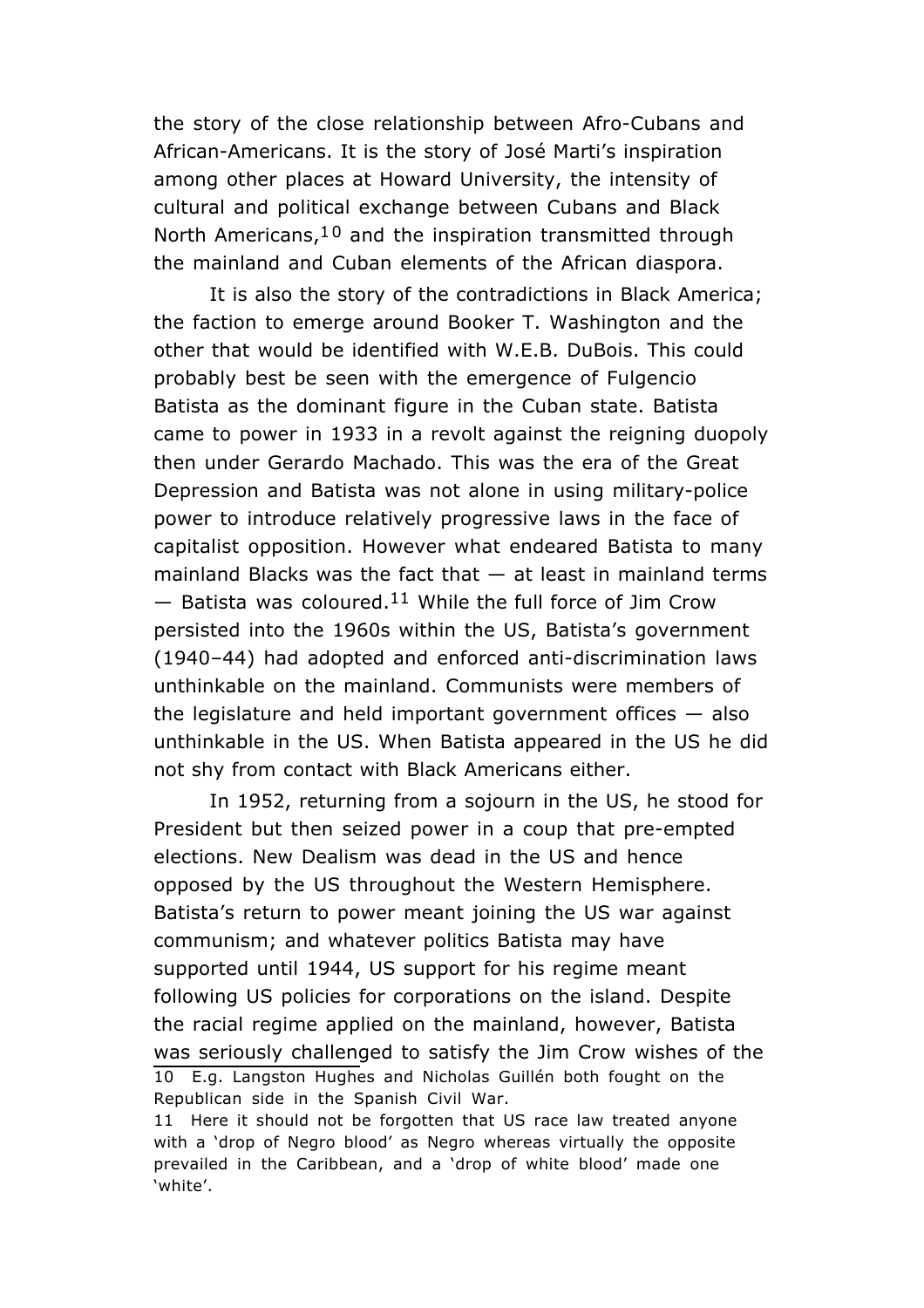white enclaves. Furthermore the overall economic situation created by restored super-exploitation and corruption inevitably added economic misery to the intensified racism.

Professor Horne's narrative is particularly striking because he details the conflicts over Cuba and especially loyalty to Batista among Blacks on the mainland. It is hard not to see this as an allegory for the determination of many Blacks in the US to remain loyal to Barack Obama — simply because he is Black. There were conflicting editorials throughout the Black press with those calling Batista a dictator to be deposed and those insisting that one of the few Black heads of state should not be attacked at all. Claude Barnett (Associated Negro Press), 'whose news service was a mainstay of mainland Negro opinion, continued to court Batista, consoling him in 1957 with the idea that press coverage of his misrule was "slanted and bordering on the unfair," but reminding him that "there is one section of the population which always stands for you. These are the Negro Americans"— "our hearts are with you," he exhorted.'  $12$  Despite the support of the US, Batista was incapable of suppressing the 26 July Movement and the US regime abandoned Batista, who in turn was forced to abandon the island on 1 January 1959. Fidel Castro led his forces into Havana on 8 January.

Little more than a year later, 19 October 1960, President Eisenhower ordered an embargo against Cuba and authorised the first covert operations against the new government in Havana. The embargo and the preparations that led to CIA's aborted Bay of Pigs invasion in the first months of the Kennedy administration, have set the tone of US–Cuba relations since then. Officially the embargo was decreed because the new government of Fidel Castro nationalised assets claimed by US corporations.<sup>13</sup> A special CIA focus  $-$ 

<sup>12</sup> Horne (2014), p. 267

<sup>13</sup> Both the public ones (oil cartels, utilities, distillers) and the covert ones (e.g. organised crime syndicates who operated casinos, brothels and the contraband markets): the details of the Cuban nationalisation orders are a subject in itself. Suffice it to say that both the overt and covert property owners in Cuba had enormous influence on the course of Cuba policy and still do.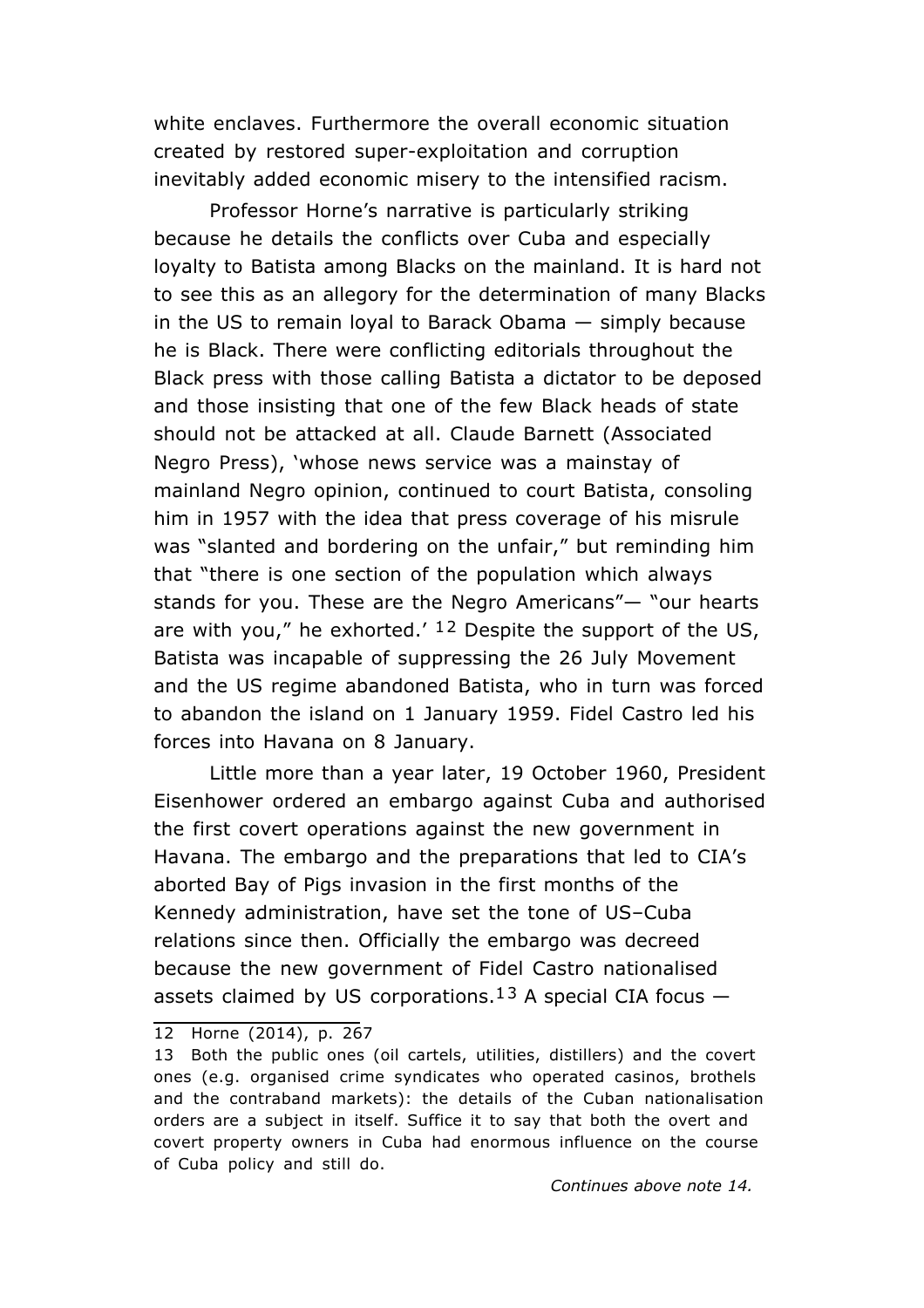directed largely together with help of both sides of the corporate apparatus in Miami — became covert operations against the Cuban state and economy. Since 1960 the embargo and other measures against the Republic of Cuba have increased in ferocity and mendacity. These policies have enjoyed a wide non-partisan consensus in the US, extending even to toleration by many on the so-called Left. Although the embargo has been condemned for decades in every international forum, the effective opposition to US Cuba policy has been virtually nil. The survival of the Cuban constitution, even after the collapse of the Soviet Union, divided the ostensibly pro-Cuba lobby into those who apparently feel that Cuba's government only survives because it is organised like a Caribbean 'Albania' and those who believe that if the embargo is ended, Cuba will finally see reason and join the world according to Washington.

## **A new policy?**

**A**lthough this is not the explicit subject of Professor Horne's study, a careful reading of his work ought to lead to some very important criticisms of contemporary US policy and show *inter alia* how the failure to develop a dialectical understanding of race perpetuates misunderstanding about US policy and inadequate analysis of opposition to it. After years of unsuccessful campaigning for an end to the embargo of Cuba, the first Black US president  $-$  albeit only in the middle of his second term — announced on 17 December 2014 a 'new course' in Cuba relations. Mr Obama said:

'The new course is based on the belief that the best way to help bring freedom and opportunity to the Cuban people and to promote our own national security interests, including greater regional stability, and economic opportunities for American business is through this policy.'

But what is this new policy? He said the objectives of negotiations started with the government in Havana are 'reaccreditation of our diplomats — lifting travel restrictions, to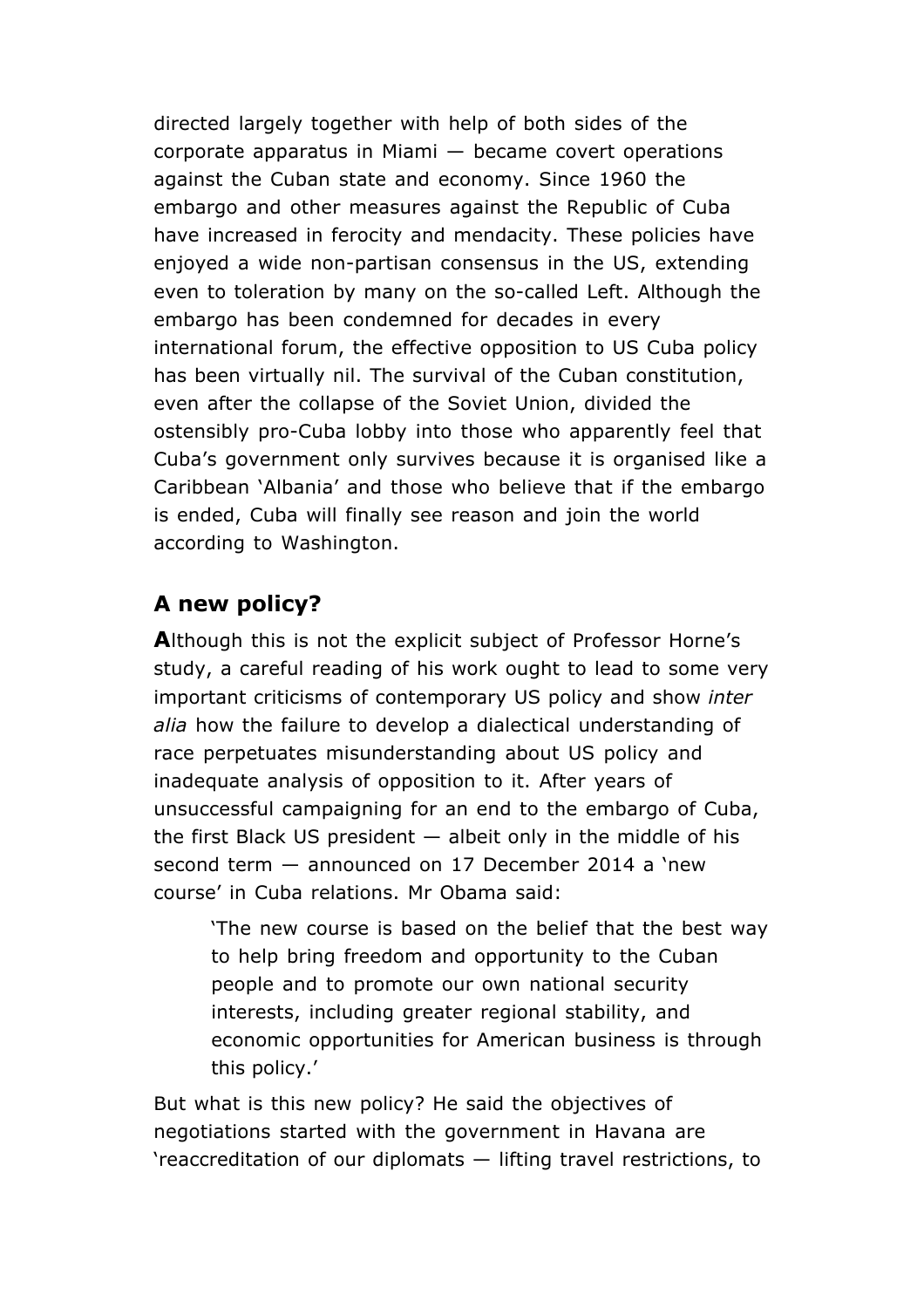trying to lift the caps on the number of our diplomatic personnel, to gain unimpeded shipments for our mission, free access to our mission by Cubans...'  $14$  According to Mr Obama the US believes 'promoting freedom of speech and entrepreneurship and an active civil society will only strengthen Cuban society and help reintegrate Cuba into the international community.'

In another statement on 20 December 2014, US regime spokesmen pointed out that Cuba has 'an Internet penetration rate of 5%, among the lowest in the world'. Hence another objective is to persuade the Cuban government to 'permit the sale of technology that will begin to unleash the transformative effects of the Internet on the island.'

Alone the announcement that travel restrictions would be eased for US Americans (Cuba has never forbidden US citizens with valid visa documents to enter the country) sent waves through liberal and leftish America.<sup>15</sup> Yet in the 'fine print' the State Department also explained 'there is no plan to change US policy'.

Mr Obama no longer talks about retaliation for Cuban nationalisation of US-claimed assets half a century ago. His explanation for the embargo does not mention the tortuous

*Note 13 continued:*

I follow a line of argument that has been made elsewhere that socalled 'Mafia' or 'organised crime' activities are simply the mirror of 'legal' corporate operations. Hence one could say that capitalism, especially but not limited to the US corporate state, comprises 'overt' corporations and 'covert' corporations. Part of CIA is the management of the interfaces between these two parts of corporate America. The institutional definition of 'crime' notwithstanding, there is no fundamental ideological difference between the two types of business. Nowhere is this more apparent than in the support sought and readily given by the both corporate sectors in combatting Cuba's revolution. One of the executive functions of the secret police and 'invisible armies' (CIA, DEA, FBI, *et al*.) is to manage relations between the state and these two competing and yet interlocking corporate blocks. 14 Barack Obama, address of 17 December 2014, quoted in US State Department briefing, 19 January 2015.

<sup>15</sup> Philip Agee, author of *CIA Diary: Inside the Company*, harassed and deprived of his passport for revealing the extent and form of CIA operations throughout the hemisphere, spent the last years of his life organising travel for visitors to Cuba until he died in a Havana hospital in 2010.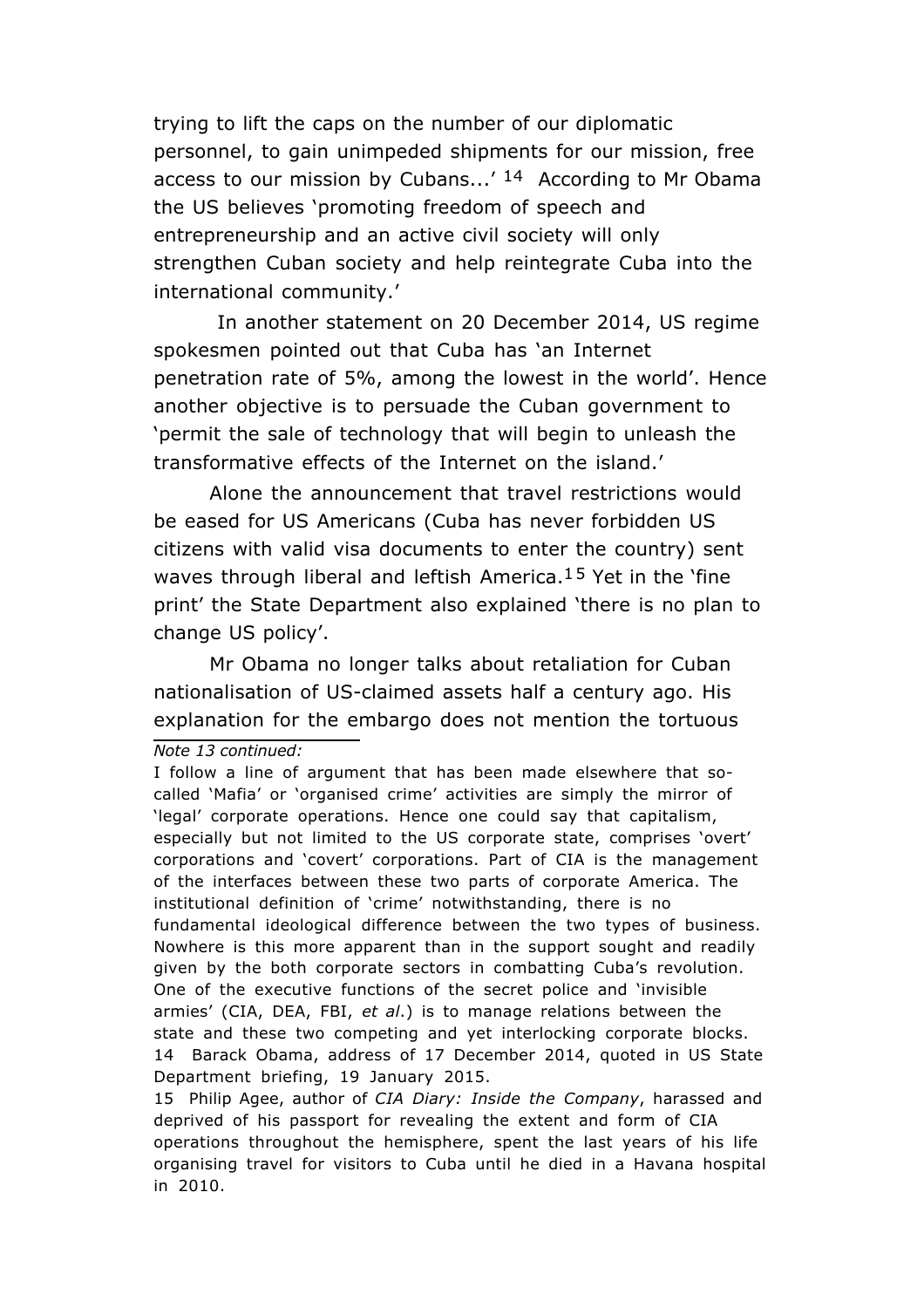application of the 1917 Trading with Enemy Act, the 1961 Foreign Assistance Act, the 1963 Cuba Assets Control Regulations, the 1992 Cuban Democracy Act, the 1996 Helms-Burton Act or the 2000 Trade Sanctions Reform and Export Enhancement Act. Nor does the US President mention the continuous covert war waged against the Republic of Cuba in violation of all generally accepted instruments of international law. The announced change of course is by the State Department's own admission, *not a change of policy*.

So what is the policy of the US 'Batista' in Washington? In his speeches he suggests to the willing listener that the US regime has finally reconciled itself to Cuban independence. He can do that for the same reason many Black leaders were willing to accept the original Cuban Batista  $-$  the very appearance of being non-white is deemed evidence of some mysterious Black essence, waiting to free us all. Mr Obama can also raise the naïve hopes of those who generally wish an end to the war against Cuba because they believe that this undeclared war is what has prevented Cuba from becoming just like the USA they love. However, the unstated policy of the US regime should not be ignored or overlooked. The Obama administration knows that the Internet is a critical weapon in the US political warfare arsenal just as the ubiquitous 'civil society' NGOs that have been deployed throughout Eastern Europe with deadly effect. Mr Obama also knows that the generation he is addressing knows nothing about the history of Cuba or Cuba-US relations.

Worse than all that, however, is that the targets of this stated policy — friendly, youthful, Internet tourists — do not understand the race in the revolution, they are blinded by the colour of the man in the White House. They are distracted by press performance, whether in the White House or State Department briefing rooms. They do not see the failure of the first Black president to reverse Black mass incarceration in the US or the racist covert war waged against Venezuela's nonwhite majority. They cannot imagine that Cubans fought, died and lived for more than a century to be Cuban and not US American.